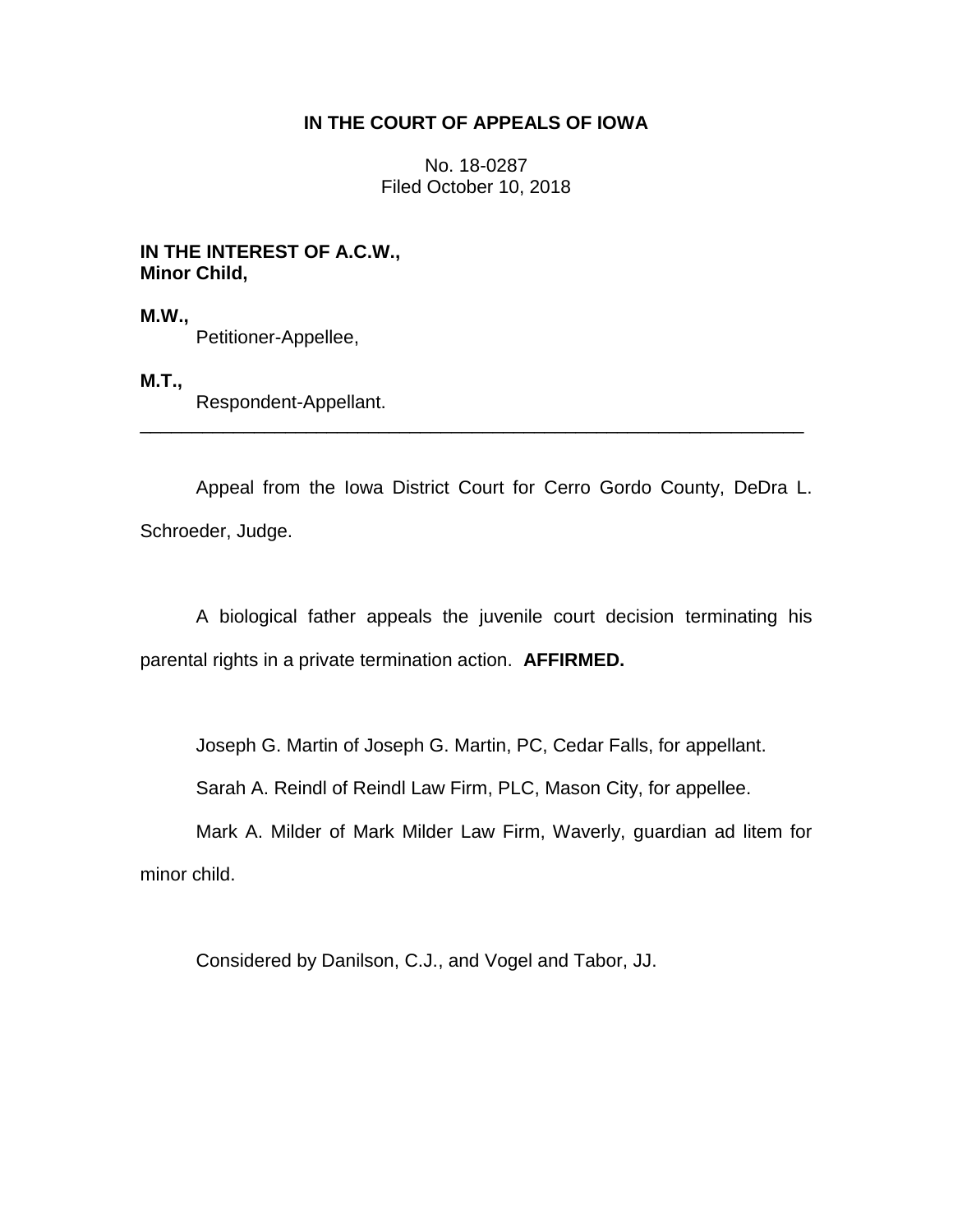## **TABOR, Judge.**

 $\overline{a}$ 

A biological father, Melvin, appeals the juvenile court order extinguishing his parental relationship with five-year-old A.C.W. in this private termination action. Melvin disputes the court's finding he abandoned his son by failing to maintain contact or pay support. Melvin also argues termination was not in A.C.W.'s best interests. After reviewing the record anew, we reach the same conclusions as the juvenile court.<sup>1</sup> The facts support a finding of abandonment. Melvin only met A.C.W. once and provided no support beyond a single Christmas present. We also find ending Melvin's rights advances the child's welfare. For these reasons, we affirm the termination order.

#### **I. Facts and Prior Proceedings**

Our narrative begins in 2011 when Melvin had an intimate relationship with Alecia. At the same time, Alecia had an intimate relationship with Monte. So when Alecia learned she was pregnant, she was unsure which man was the father. In May 2011, Alecia informed Melvin of her liaison with Monte. In response, Melvin moved to Texas. After moving away, Melvin had minimal contact with and provided no financial support for A.C.W., despite knowing he might be the father.

Alecia continued her relationship with Monte and told him she believed he was the father. When A.C.W. was born in February 2012, Monte signed a voluntary recognition of parentage and his name appeared as the father on the

2

<sup>1</sup> We review private termination proceedings de novo. *In re G.A.*, 826 N.W.2d 125, 127 (Iowa Ct. App. 2012). We defer to the factual findings of the juvenile court, particularly those relating to witness credibility, but those findings do not bind us. *In re R.K.B.,* 572 N.W.2d 600, 601 (Iowa 1998). Our primary concern is the best interests of the child. Iowa Code § 600A.1 (2017); *G.A.*, 826 N.W.2d at 127.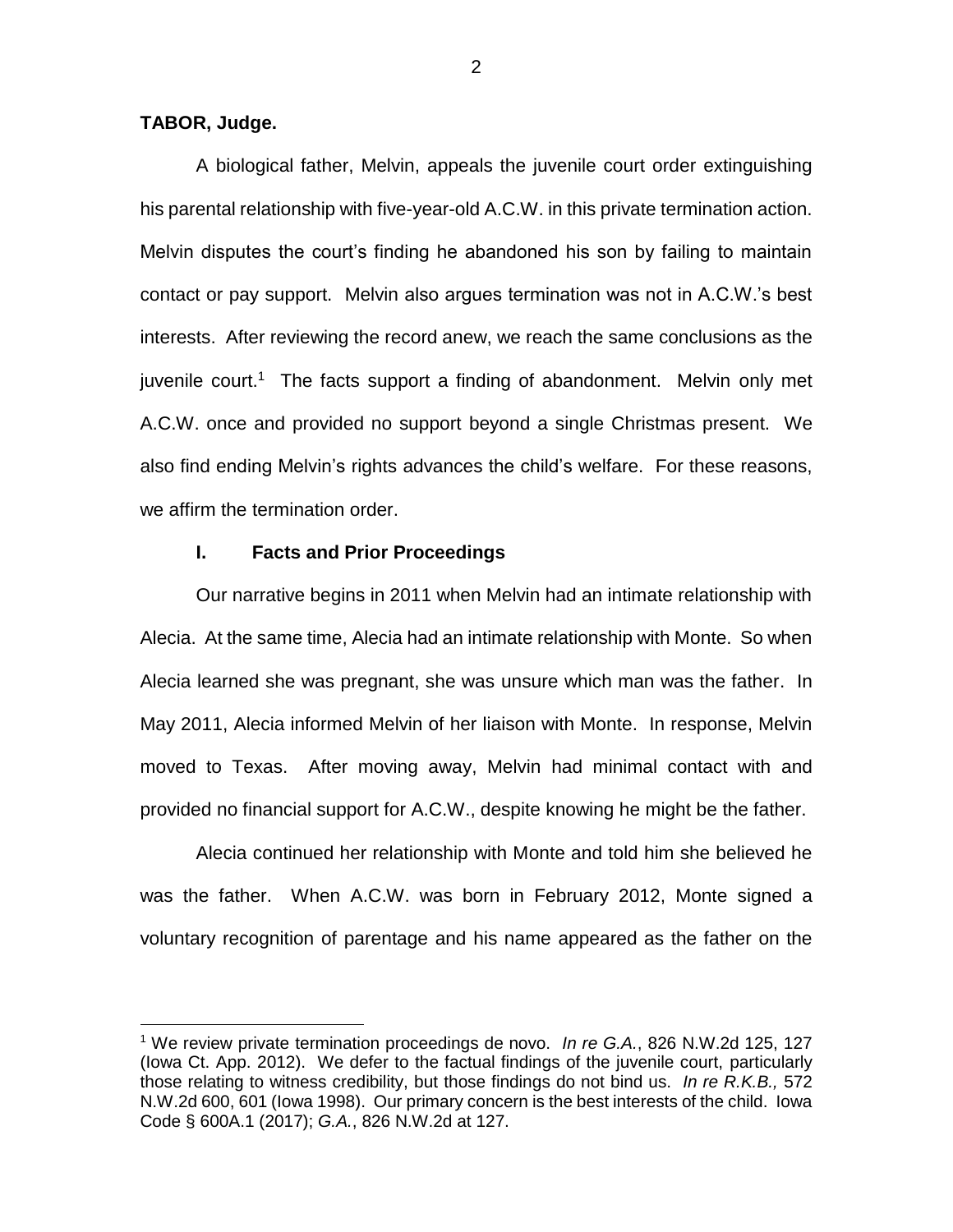birth certificate. But Alecia also notified Melvin when A.C.W. was born. Melvin asserts Alecia told him a DNA test confirmed Monte was the child's father. Alecia denies making that statement. Melvin took no action to verify paternity.

Alecia married Monte in March 2012, shortly after A.C.W.'s birth. One year later, they had a child a child in common, B.W. Alecia described the boys as "pretty tight," noting their proximity in age.

In 2016, Alecia and Monte's relationship unraveled. In April that year, Alecia contacted Melvin to tell him she believed he was A.C.W.'s biological father. Melvin alleges he delayed attempts to establish a relationship with A.C.W. or to extend financial support because Alecia told him to wait while she worked to improve her marriage to Monte. But the marriage was unsalvageable. In September, Monte petitioned to dissolve his marriage to Alecia. In her answer, Alecia admitted the parties had two minor children—A.C.W. and B.W. In an order on temporary matters, the district court placed the children in Monte's physical care.

DNA testing completed in April 2017 revealed Melvin was A.C.W.'s biological father. The next month, Melvin petitioned to establish paternity, custody, and support of the child. Two months later, Alecia petitioned to disestablish Monte as the legal father of the child. In response, Monte petitioned to terminate Melvin's parental rights, claiming Melvin had abandoned A.C.W. as that term is defined in Iowa Code section 600A.8(3).

By the time of the termination hearing in January 2018, Melvin had been in telephone contact with A.C.W. for about two and one-half months. He met the child one time. The court had ordered the parties not to tell A.C.W. Melvin was his

3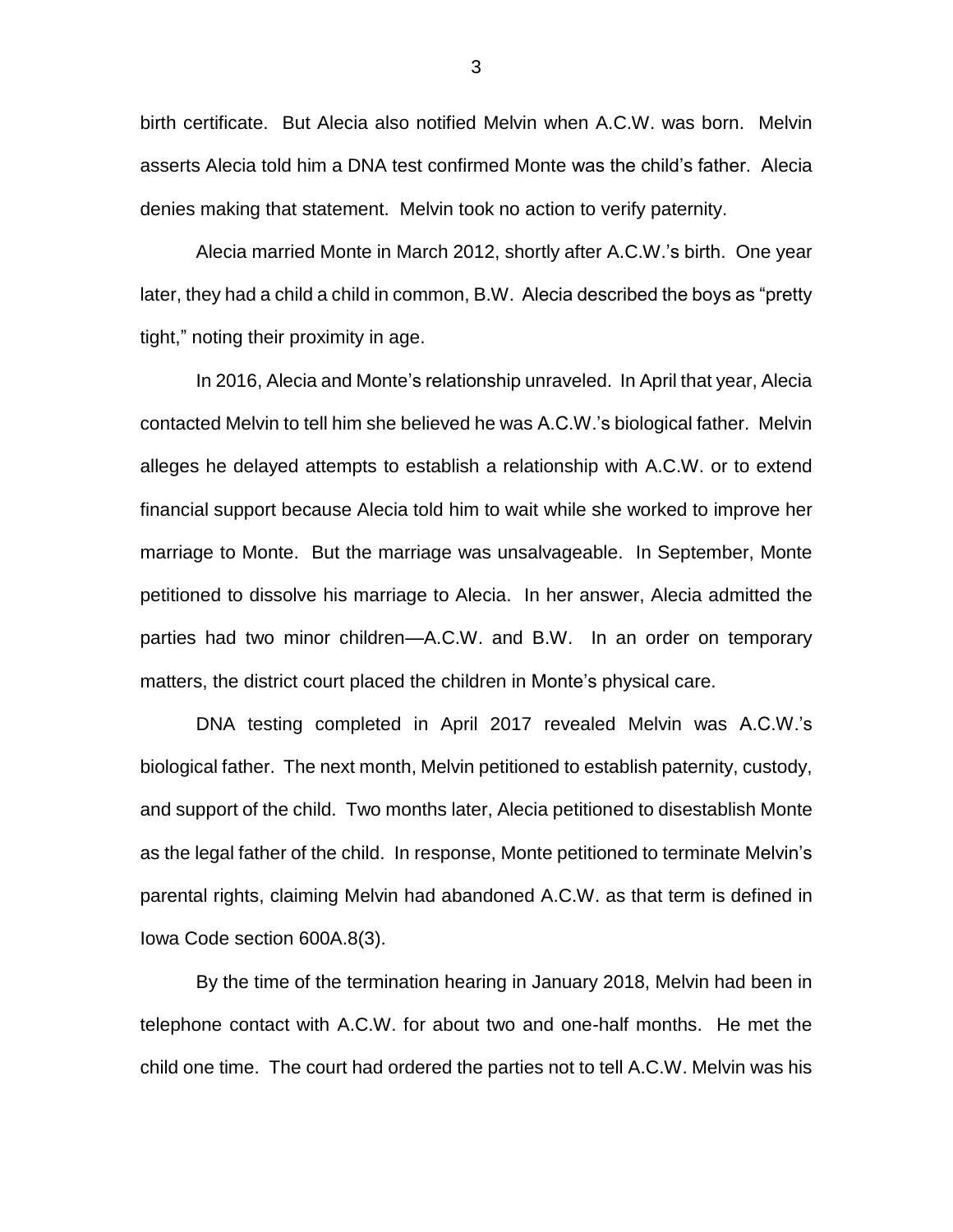biological father, so they presented Melvin as a family friend. While Melvin gave

A.C.W. a Christmas present, he provided no financial support.

The juvenile court determined Melvin abandoned the child under section 600A.8(3), reasoning:

Despite having very good reason to believe that he may be the biological father of A.C.W., [Melvin] made no efforts to have any contact with A.C.W. whatsoever prior to November of 2017. [Melvin] did not even seek to intervene in these matters until May of 2017, over a year after he was affirmatively advised by Alecia in April of 2016 that she believed that he may be the father of A.C.W. [Melvin] has not been prevented by [Monte] or [Alecia] from having contact with A.C.W.; [Melvin] simply has not requested any contact until November of 2017. [Melvin] has not offered or paid any financial assistance whatsoever for the care and support of A.C.W.

The court granted the request to terminate Melvin's parental rights. The court also found termination was in A.C.W.'s best interests, noting Melvin's lack of involvement in the child's life and his willingness to step back and let Monte parent the child. Melvin now appeals the juvenile court's decision.

# **II. Abandonment**

Melvin claims Monte did not offer sufficient proof of abandonment. Melvin blames his lack of contact with A.C.W. on Alecia's insistence he was not the father. He maintains he agreed to wait to connect with A.C.W. even after learning he might be the father because Alecia said she wanted to save her marriage to Monte. Melvin emphasizes he took steps to be involved in A.C.W.'s life after he received the DNA results in April 2017. Melvin excuses his lack of financial assistance for A.C.W. with the absence of any order to pay support. These protestations are not convincing.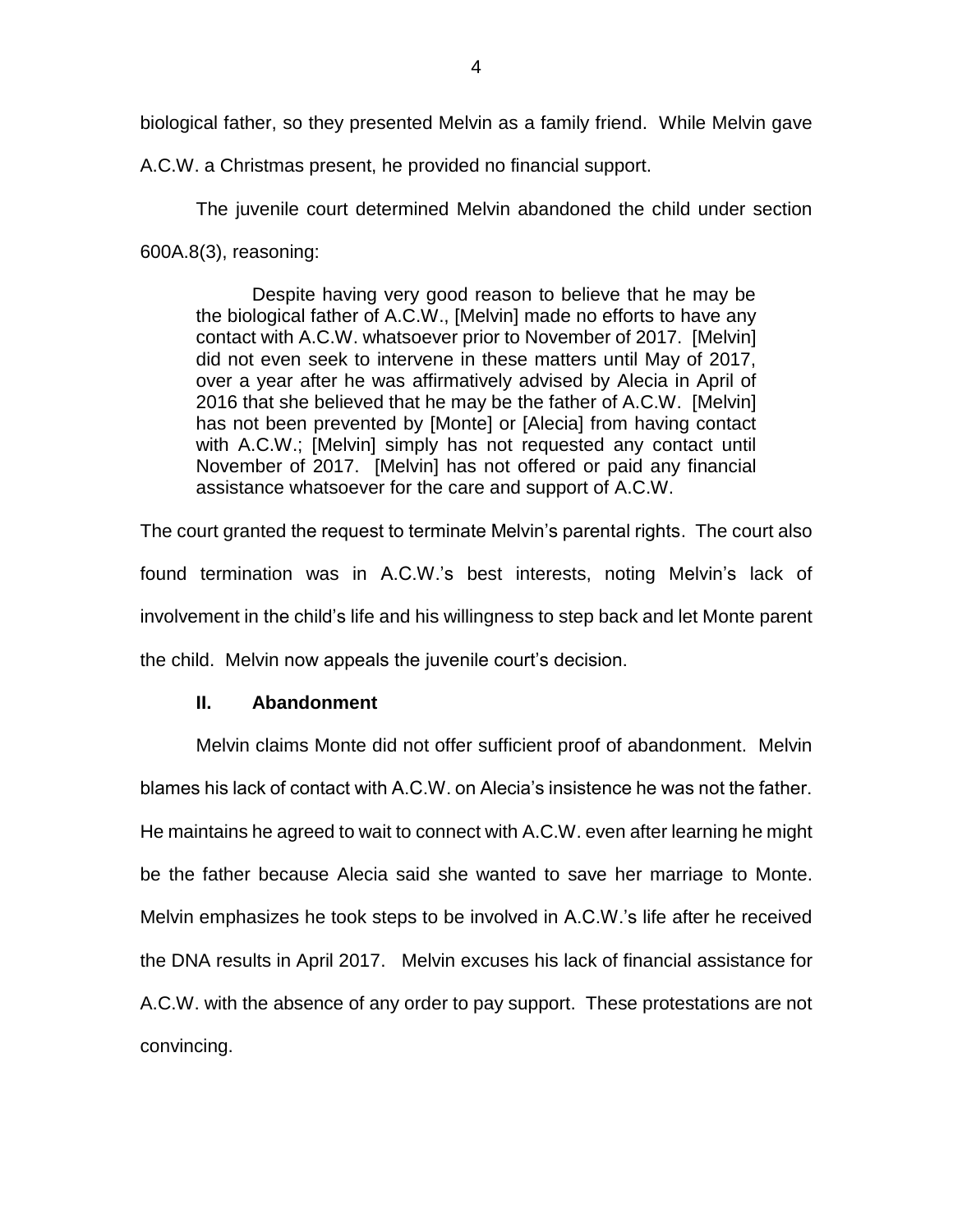Section 600A.8(3)(b) provides:

If the child is six months of age or older when the termination hearing is held, a parent is deemed to have abandoned the child unless the parent maintains substantial and continuous or repeated contact with the child as demonstrated by contribution toward support of the child of a reasonable amount, according to the parent's means, and as demonstrated by any of the following:

(1) Visiting the child at least monthly when physically and financially able to do so and when not prevented from doing so by the person having lawful custody of the child.

(2) Regular communication with the child or with the person having the care or custody of the child, when physically and financially unable to visit the child or when prevented from visiting the child by the person having lawful custody of the child.

(3) Openly living with the child for a period of six months within the one-year period immediately preceding the termination of parental rights hearing and during that period openly holding himself or herself out to be the parent of the child.

The legislature defines abandonment as a father or mother "reject[ing] the

duties imposed by the parent-child relationship, . . . which may be evinced by the

person, while being able to do so, making no provision or making only a marginal

effort to provide for the support of the child or to communicate with the child." Iowa

Code § 600A.2(19).

We find clear and convincing evidence in the record showing Melvin abandoned A.C.W. Although he was aware Alecia might be pregnant with his child, he offered no financial support for her after he moved to Texas. And when Alecia contacted him about the birth, he took no steps to confirm his paternity, to initiate any contact with the child, or to support the child financially. The juvenile court believed Melvin suspected he might be the father "but yet did nothing to pursue the matter."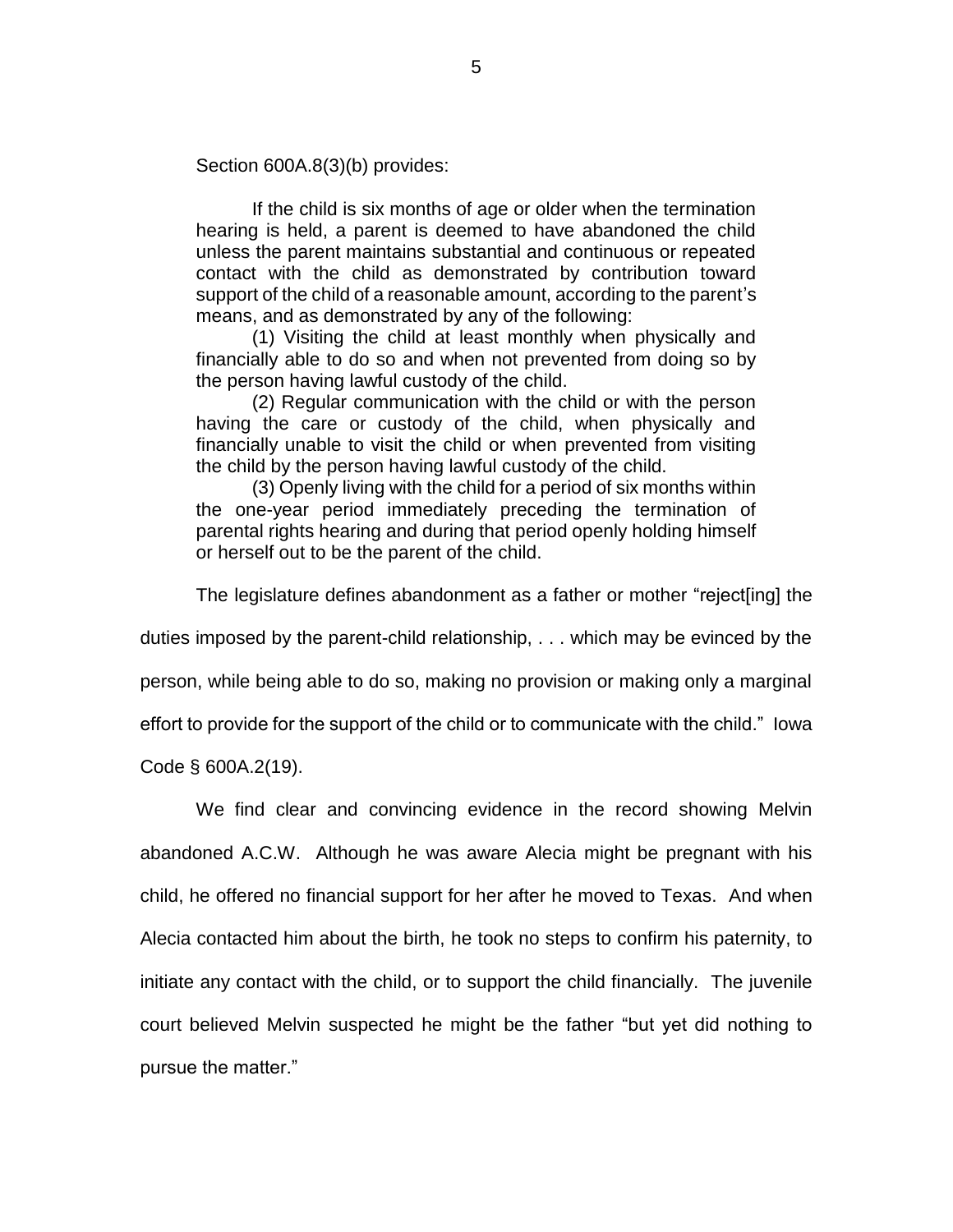Even after Alecia told Melvin she believed he might be the father, he acceded to her request to delay establishing a relationship with the child. Melvin finally became involved in the child's life after receiving the DNA test results a year later. By the time of the termination hearing, he had only met the child once and provided no ongoing financial support.<sup>2</sup>

Melvin made "only a marginal effort to provide for the support of the child or to communicate with the child." *See* Iowa Code § 600A.2(19). Melvin's explanations for waiting to engage with A.C.W. do not excuse his absence from the child's life. "An abandoned child is no less abandoned because the parent can rationalize a reason for the abandonment." *In re M.M.S.*, 502 N.W.2d 4, 7 (Iowa 1993) (holding biological father "must be charged with some sense of involvement on the basis of his encounter with [the mother] and his knowledge of her pregnancy that followed, even notwithstanding rumors of another father"). The juvenile court properly determined Melvin abandoned A.C.W. under section 600A.8(3).

That statutory challenge decided, we turn to Melvin's claim the juvenile court violated his due process rights through its application of section 600A.8(3). Melvin notes the court had not yet decided his paternity action at the time of the termination hearing. He argues the court penalized him for failing to support a child with whom he had no legal interest. Melvin first raised this issue in a posttrial memorandum, and the juvenile court did not rule on it. But Melvin did not file

 $\overline{a}$ 

 $2$  On appeal, Melvin argues the juvenile court should have decided "the only reasonable amount of support to be paid by [him] was \$0.00." At trial, Melvin did not testify he lacked the resources to pay support.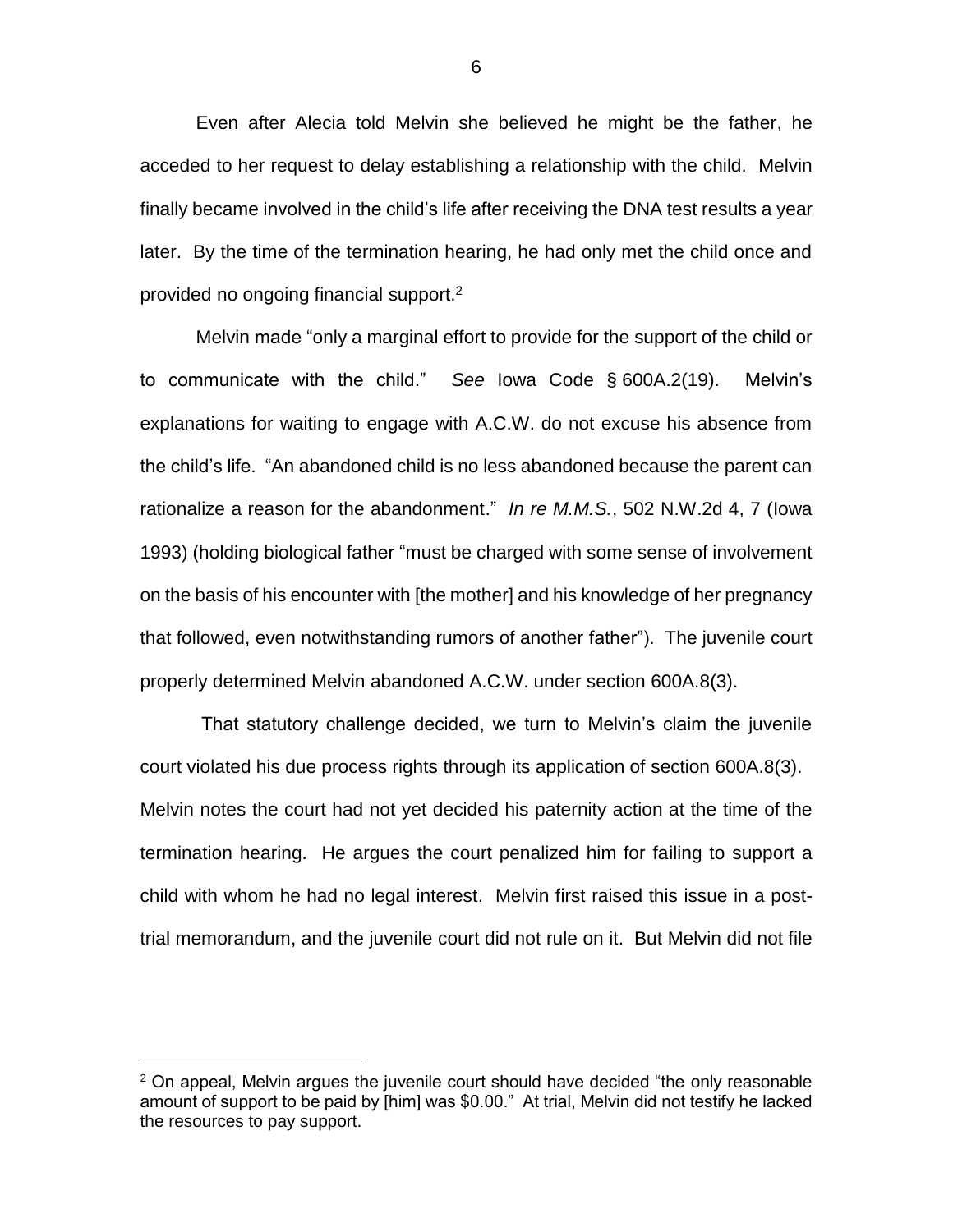a post-trial motion requesting a ruling on the issue. Melvin therefore failed to preserve error. *See Meier v. Senecaut*, 641 N.W.2d 532, 537 (Iowa 2002).

#### **III. Best Interests**

After successfully proving abandonment, Monte still must show termination of Melvin's rights was in A.C.W.'s best interests. *See In re W.W.*, 826 N.W.2d 706, 711 (Iowa Ct. App. 2012) (discussing best-interests requirement in section 600A.1). 3 Melvin insists the child's long-term best interests would be served by knowing his biological father.

Despite his insistence, Melvin did not "affirmatively assume the duties encompassed by the role of being a parent." *See* Iowa Code § 600A.1. He has not provided financial support, demonstrated a continued interest in A.C.W., nor maintained "a place of importance in the child's life." *See id.* As the juvenile court noted, Melvin was content for many years with permitting Monte to fill the role of A.C.W's father. Melvin "demonstrated a willingness to stay completely outside [the child's] life, and let others provide for all [his] care, and develop the association with [him] that he did not. This in time amounted to abandonment." *See M.M.S.*, 502 N.W.2d at 7.

When deciding if termination under chapter 600A is in the child's best interest, we also borrow the analytical framework described in Iowa Code

 $\overline{a}$ 

<sup>&</sup>lt;sup>3</sup> Section 600A.1 provides:

The best interest of a child requires that each biological parent affirmatively assume the duties encompassed by the role of being a parent. In determining whether a parent has affirmatively assumed the duties of a parent, the court shall consider, but is not limited to consideration of, the fulfillment of financial obligations, demonstration of continued interest in the child, demonstration of a genuine effort to maintain communication with the child, and demonstration of the establishment and maintenance of a place of importance in the child's life.